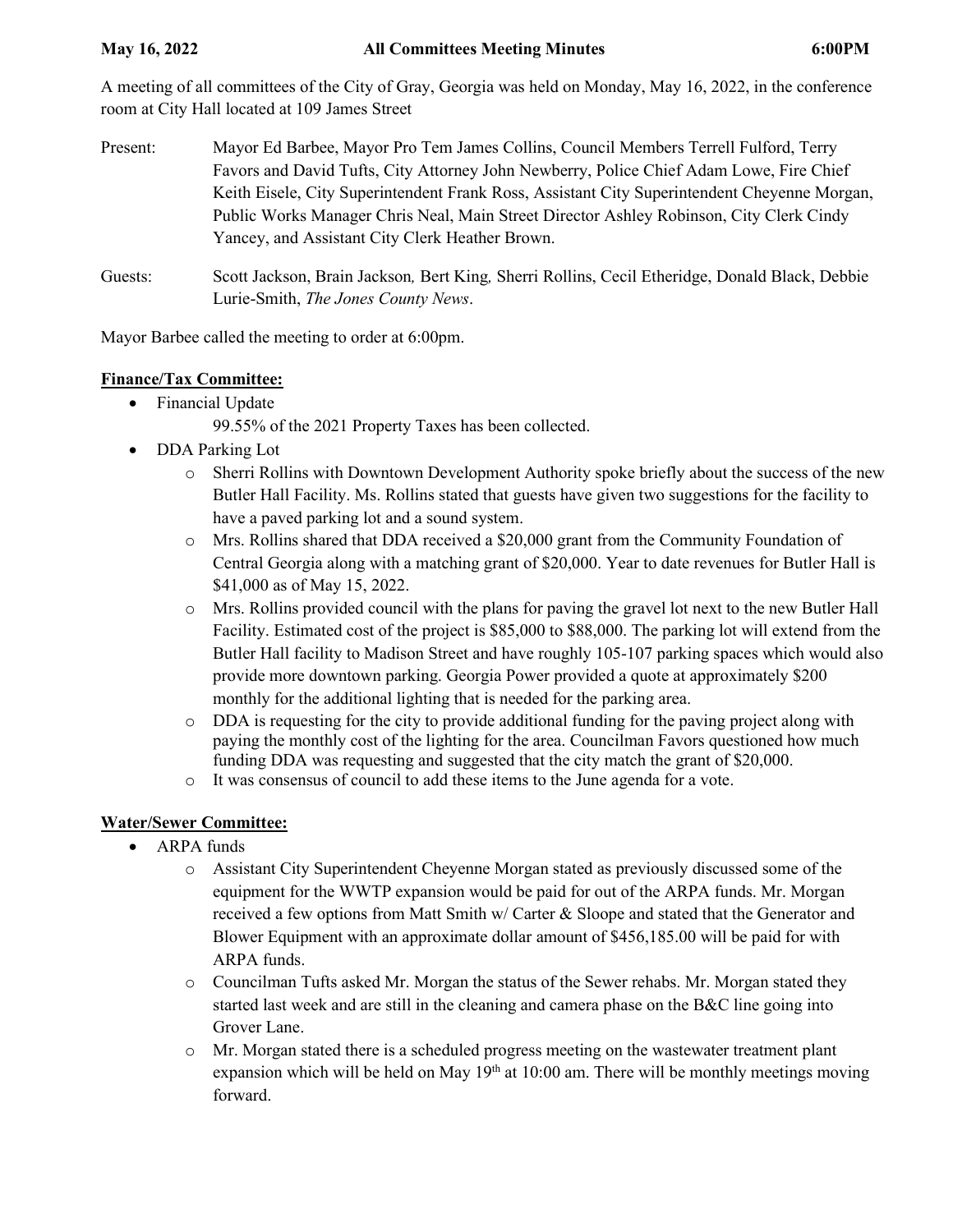- Water/Sewer moratorium
	- o It was determined by council to add this to the June council meeting agenda to extend for another 90 days

## **Plan Committee:**

- Design Guidelines
	- o Mrs. Roberson with Main Street Gray stated that the Christmas on Main Street Event will be held on November 26<sup>th</sup> which is Small Business Saturday. During the event City Streets from Madison St. to Jefferson St will be shut down and Butler Hall will be utilized for the event.

Tiny Home moratorium

- o City Attorney John Newberry updated council with information he received from Tim Pitrowski, Jones County Planning and Zoning, regarding what the county currently has in place pertaining to Tiny Homes.
- o Mr. Newberry stated that it was recommended amending our current planning and zoning minimum square footage of each dwelling must be 601 sq ft per parcel and limit how many structures are allowed per parcel.
- o The way to differentiate between the number of structures on a property is ten acres and smaller & ten acres or larger. If parcel is ten acres and smaller, it would make adding an additional home a conditional use and the property owner would have to come before council for approval of adding the additional structure. Ten acres or larger would be permitted use.
- $\circ$  The moratorium was originally adopted on March 21st.
- o It was consensus of council to add this to the June Council meeting agenda for a vote to extend the moratorium another 90 days for further research and discussion.

# **Personnel Committee:**

- Background checks
	- o Mayor Pro Tem Collins made a request to council for the City of Gray to make it a new policy for all new hires to complete a drug and background check before hire.
	- o It was consensus of council to add this to the June Council meeting agenda for a vote.
- Executive session
	- Held until end of meeting

# **Streets/Sanitation Committee:**

- Councilman Favors spoke about an issue brought to his attention with cars/ trucks running into the ditch behind the Chevy's Pizza. Councilman Favors asked City Superintendent Frank Ross to look into installing a pipe in this area.
- Councilman Tufts asked Assistant City Superintendent Cheyenne Morgan if he had heard from Benchmark regarding the LMIG project. Mr. Morgan stated he spoke with them on 5/16 and they gave him an estimated start date of June 1st.
- Assistant City Superintendent Cheyenne Morgan stated he spoke with Todd Hughes from GDOT about the LRA agreement. Mr. Morgan is looking to add 0.88 miles to our LMIG Milage which consists of Banks St., Settlement Pointe Dr, Jones Central and Park Place and West Clinton St. The current milage rate is 29.97 which does not include the above.
- Councilman Tufts verified that there have been no additional complaints with Garbage pickup.